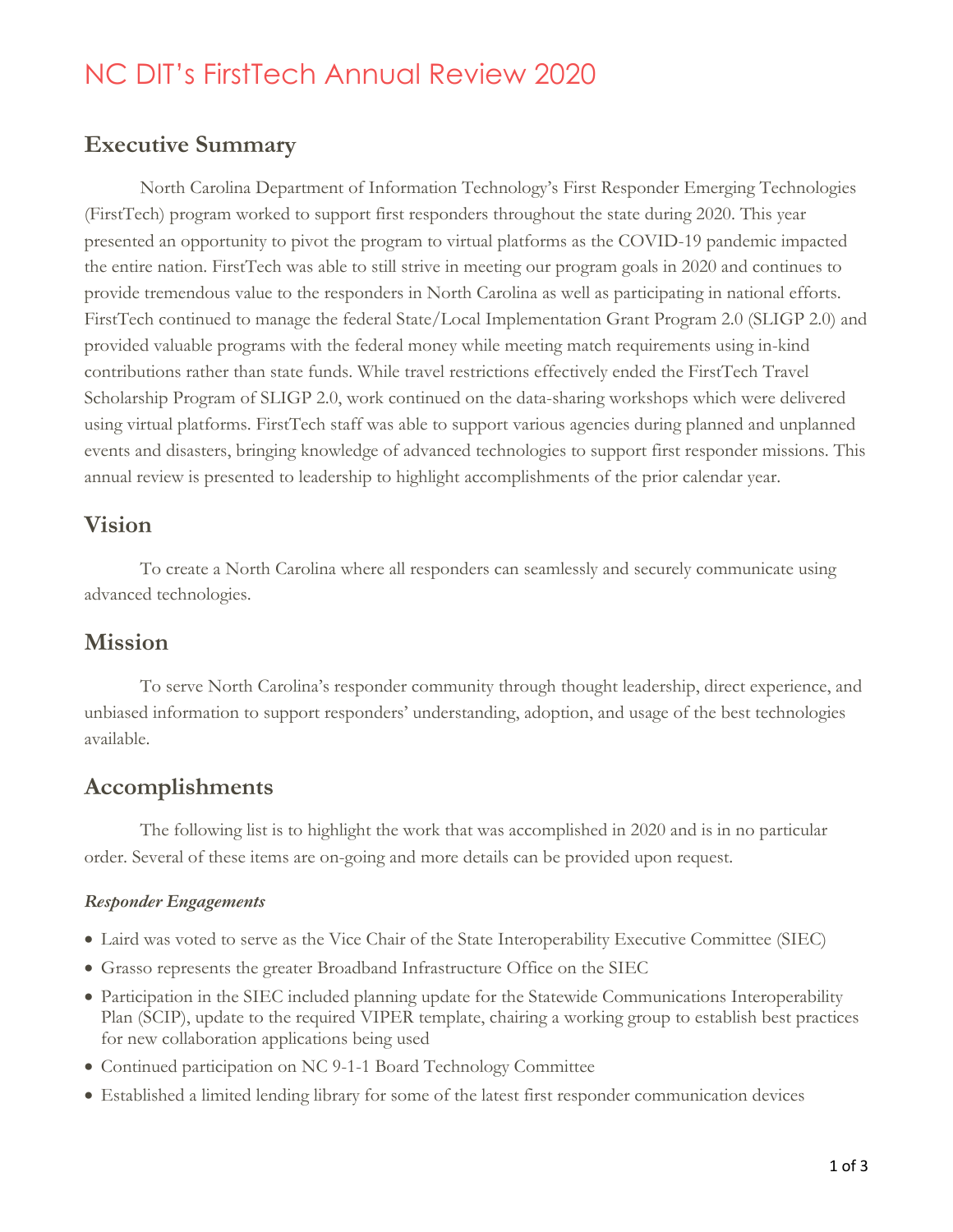# NC DIT's FirstTech Annual Review 2020

- Assisted City of Charlotte IT with coverage testing for cellular provider evaluation
- Currently assisting NC Office of State Fire Marshal with evaluation of two-way radio replacements
- Assisted NC State Highway Patrol with evaluation of collaboration application
- 2020.03.10 Facilitated connection with Durham County and FirstNet AT&T to provide support during a ransomware attack that affected Durham City & County governments.
- 2020.08.03 Provided pilot of Bridge platform in support of hurricane response. Feedback was overwhelming positive and may lead to a change in communications during incidents.
- On-going assistance to North Carolina National Guard Aviation unit with radio programming and technologies
- Dual-sim and embedded SIM (eSIM) testing on a smartphone which led to discussions with NC Emergency Management on the pros and cons as well as feedback for the wireless carriers on what worked and what didn't.

#### *Industry Engagements*

- Strengthened the on-going relationship with AT&T with regard to the federal FirstNet project. Monthly calls are scheduled to keep up to date on progress and issues.
- Signed NDA with Verizon to give input and feedback about their public safety offering
- Engaged with Motorola Solutions to review and provide feedback on latest products and services
- Investigated, vetted, and assisted with the implementation of the Bridge4PS collaboration application
	- o This led to tremendous collaboration efforts among responders during various emergencies, disasters, and events in 2020.
- Participated as a first responder observer in the ETSI MCX Plugtests Event that tested interoperability between MC PTT Vendors

#### *Partnership Engagements/Economic Development*

- Chair of Federal Communications Commission (FCC) working group on broadband disaster response, producing two written reports approved by the FCC federal advisory committee
- On-going support for the Paging Project in collaboration with UNC-TV and the US Department of Homeland Security (DHS). This research project is advancing in proof of concept to pilot and has the chance to strengthen the missions of both the first responders and public television nationwide.
- Working with the National Alliance for Public Safety GIS Foundation (NAPSG) on the NIST PSCR project "Indoor Mapping, Tracking, and Navigation" as a first responder SME.
- On-going participation in several efforts with DHS including:
	- o Communications Section Task Force, which is a nationwide representative body advancing the Communications needs within the Incident Command System.
	- o P25 Compliance Assessment Program, working to advance digital radio communications
	- o First Responder Resource Group participation
- FirstTech staff presented at several conferences and events, strengthening the program's mission as "thought leaders"
	- o IWCE Panel titled "Who's Got Their Hand on the Dial? Local Control and Network Sharing"